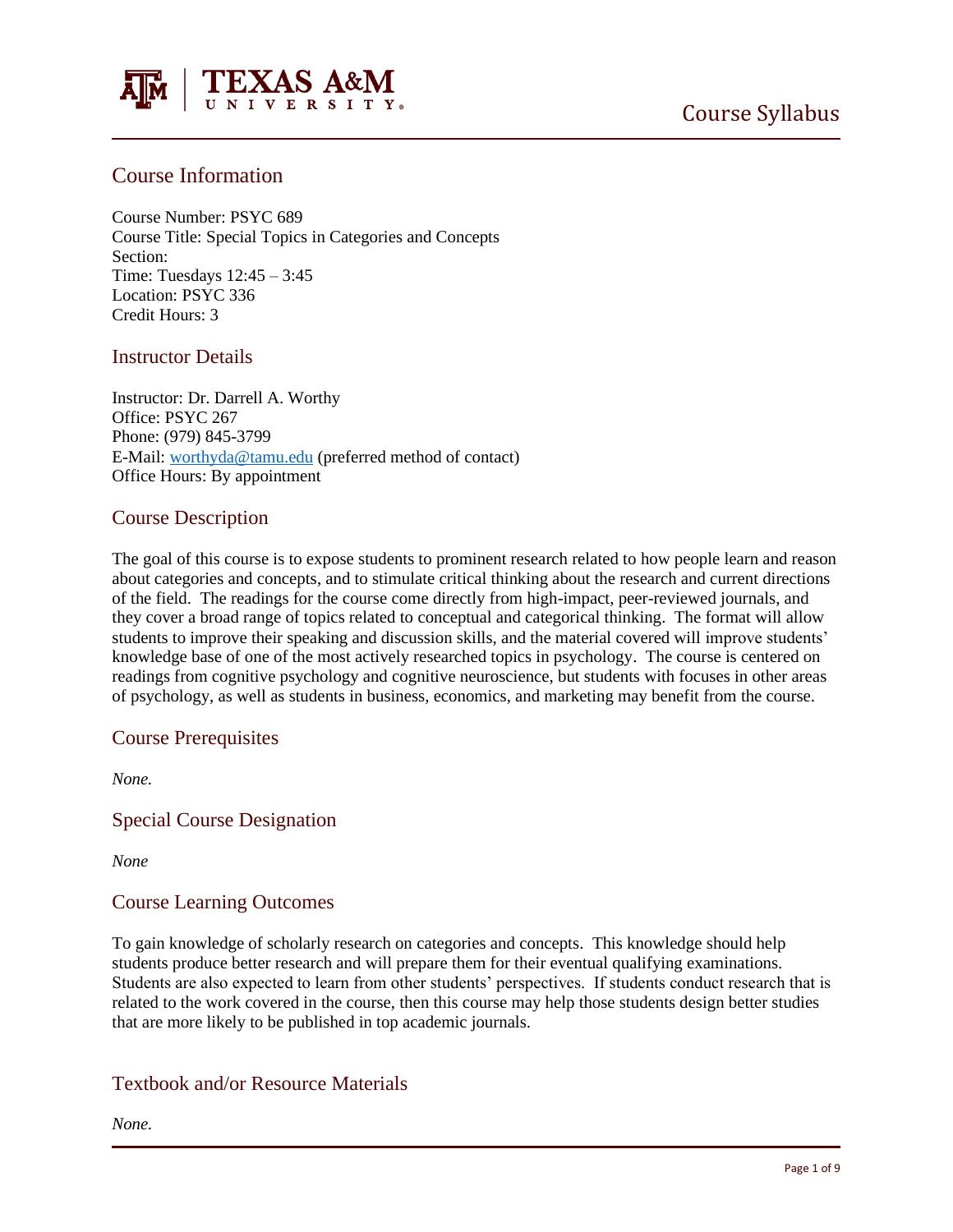

*Readings will be distributed via email or on ecampus or canvas (if we are forced to switch from ecampus to canvas).* 

# Grading Policy and Requirements

*Group discussion:* The most important contribution each person can make is to actively participate in the discussions of each week's readings. Seminars with intensive, active participation are perhaps one of the most valuable forums for learning in graduate school. Students will come with different perspectives and backgrounds, and the amalgamation of these different views leads to a much richer learning experience for all involved. There is certainly some individual variability in the tendency to participate in these types of discussions, but it is critical to an academic career to develop the ability to do so. To succeed in the field you must be willing to share your ideas in the face of criticism, and the seminar format offers you an excellent opportunity to practice doing so. It is also important to mention any difficulties you had in understanding specific points of the articles.

*Written reactions:* Each person should submit a brief written reaction to the readings that are to be discussed each week. **Reactions will be due to me, via email, by Thursday at 4 PM each week.** The purpose of Reactions should not be simple summaries of the articles. A brief summary is fine to begin the reaction, but the goal is to give your personal reaction, as a scientist, to the contents of the articles. The ideas presented in your reactions can be anything from connections to other research (from this class or elsewhere), to extensions or improvements on the methods used, to new experiment ideas you generated from reading the article, to criticisms of the authors' methods, logic, or conclusions. The minimum length for reactions is one double spaced page, and there is no maximum. The reaction paper is over all three readings, but you do not have to give equal length to all three. All reactions must be submitted as a Word Document (.doc or .docx) or as a pdf. Each reaction paper will be worth 5 points and the reaction paper with the lowest grade will be dropped.

*Presenting articles and leading discussion:* On the first day of class we will assign presenters for each article. Each student will likely have to present at least 2-3 articles during the semester, depending on class size. The presenter is expected to more thoroughly read the material, and should come to class with a general idea of how they are going to present the article. The presenter should first summarize the article, and then discuss implications for other domains, limitations, points of debate or contention mentioned in the article, and other important things to discuss in relation to the article.

*Final exam:* The final exam is open-book and in a take-home essay format. The exam will be emailed to students by at least 48 hours before the due date and will return the exam via email.

### **Grading**

Group discussion: 50 points Written reactions: 50 points (Due by 4 PM the day before each class) Leading discussion: 50 points Exam Questions: 10 points Final exam: 100 points

**Final grades will be determined based on the following point system:**

**A - 233-260 points B – 207-232 points**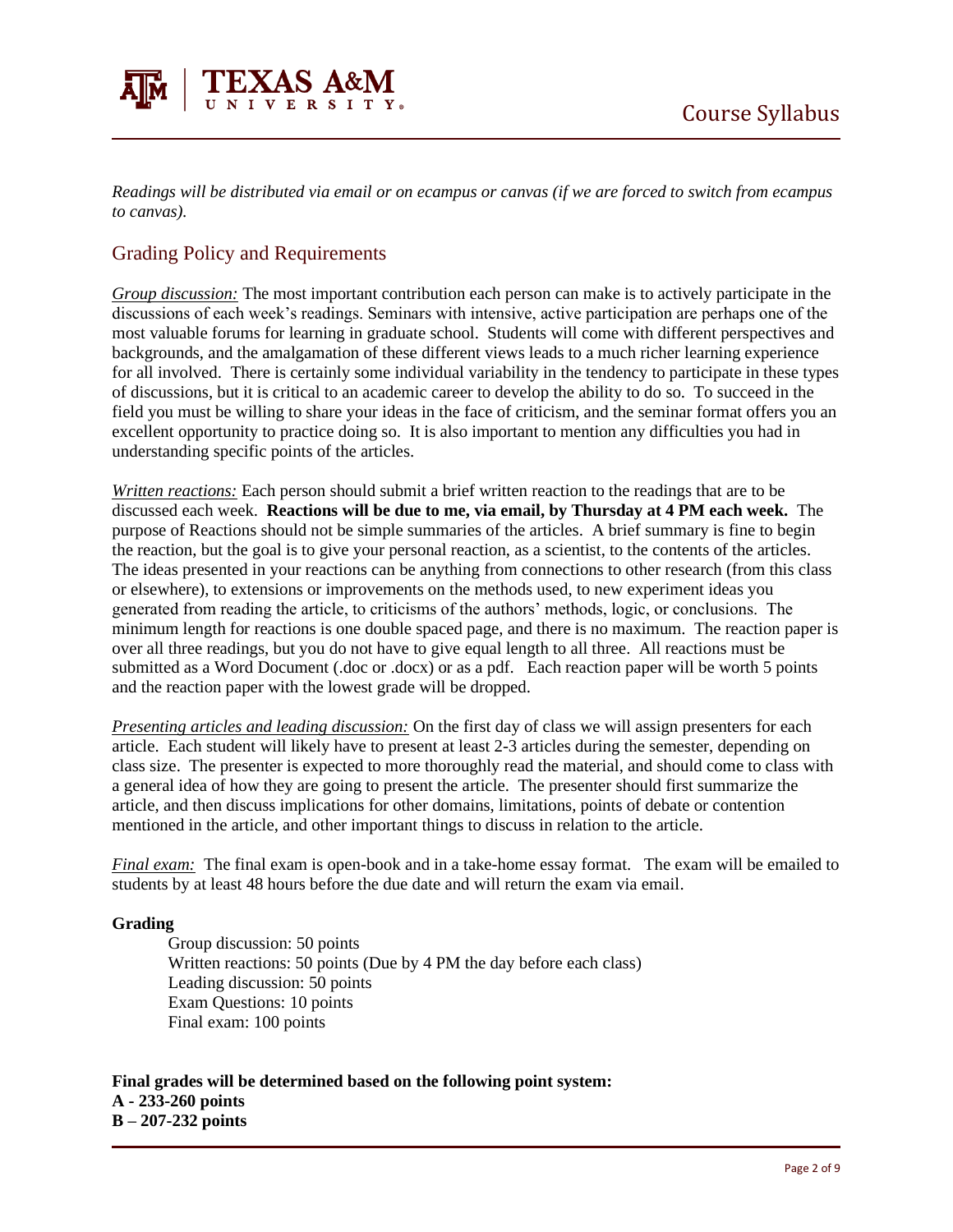

**C – 181-206 points D – 155-180 points F – 154 or fewer points**

# Late Work Policy

For late weekly reaction papers I will take:

1 point off if submitted between 4 PM – 7 PM on Thursday night  $2.\overline{5}$  points off if submitted between 7 PM Thursday – 10 AM Friday (day of class) No credit will be given if submitted after 10 AM on the day of class.

If you are sick and cannot present your article then you can talk to me about possibly making that up; however, please make every effort to present your assigned articles so that the class functions smoothly.

For the late final exams I will take:

5 points off if submitted after 5 PM on April  $30<sup>th</sup>$ , but before 9 AM on Monday May  $3<sup>rd</sup>$ . An additional 10 points off for each 24 hour period after. For example, if turned in on Monday May 3<sup>rd</sup> at 7 PM I would take a total of 15 points off, May  $4<sup>th</sup>$  would be 25 points off etc.

# Course Schedule

**8/31** Introduction to course, and assignment of articles to weekly presenters.

### **9/7 Foundations**

Collins, A. M. and Quillan, M. R. (1969). Retrieval time form semantic memory. *Journal of Verbal Learning and Verbal Behavior*, 8, 241-248.

Rosch, E. and Mervis, C. B. (1975). Family resemblance: Studies in the internal structure of categories. *Cognitive Psychology*, 7, 573-605.

Shepard, R.N, Hovland, C.I., & Jenkins, H.M. (1961). Learning and memorization of classifications. *Psychological Monographs: General and Applied*, 75, Whole No. 517.

### **9/14 Broader Issues**

Murphy, G. I. and Medin, D. L. (1985). The role of theories in conceptual coherence. *Psychological Review*, 92. 289-316.

Barsalou, L. W. (1985). Ideals, central tendency, and frequency of instantiation as determinants of graded structure of categories. *Journal of Experimental Psychology: Learning, Memory, and Cognition*, 11, 629- 654.

Markman, A. B. and Ross, B. H. (2003). Category Learning and Category Use. *Psychological Bulletin*.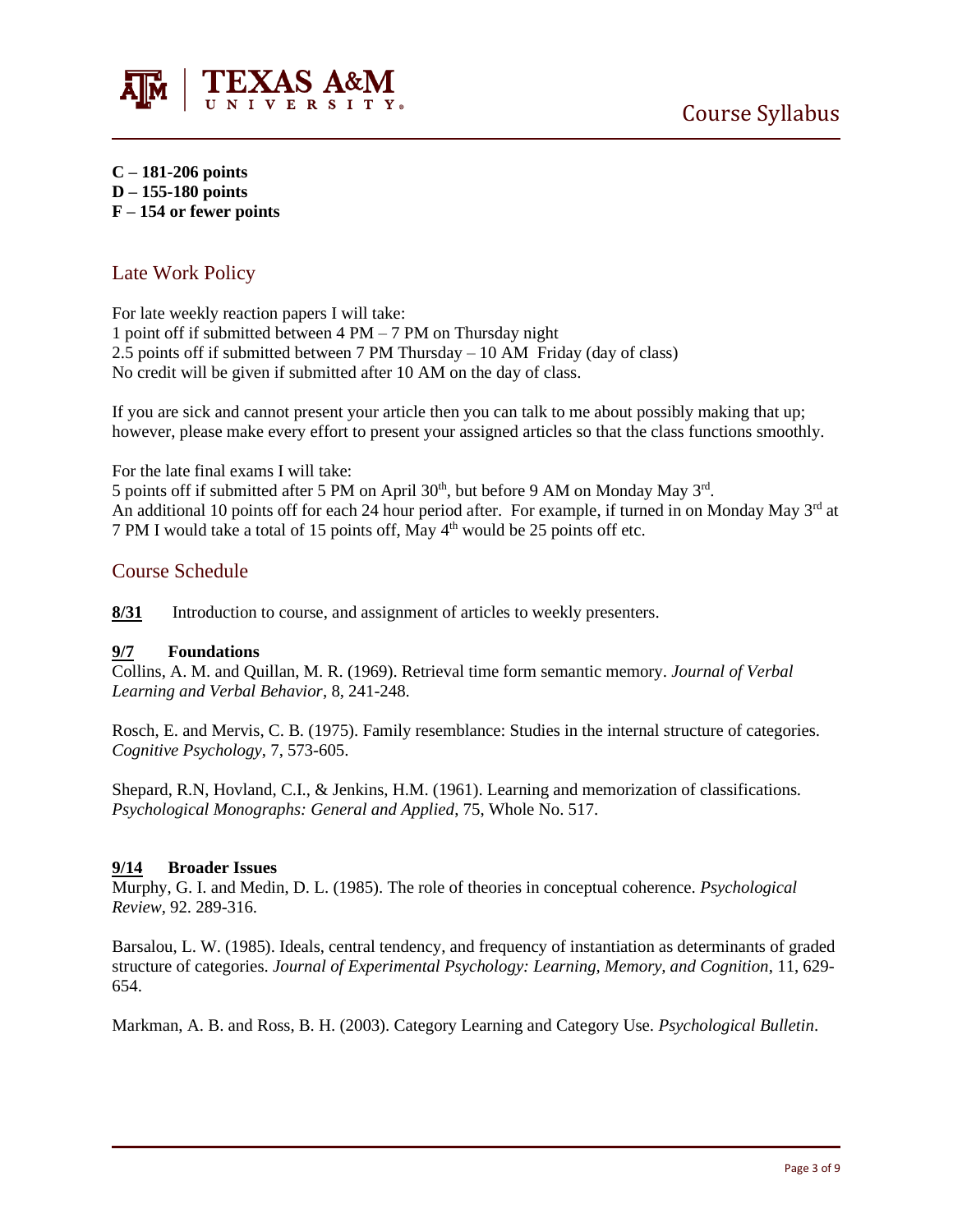

### **9/21 Representations**

Nosofsky, R.M. (1992). Similarity scaling and cognitive process models. *Annual Review of Psychology*, 43, 25-53.

Smith, J. D. and Minda, J. P. (1998). Prototypes in the mist: The early epochs of category learning. *Journal of Experimental Psychology: Learning, Memory, and Cognition*, 24, 1411-1436.

Mack, M. L., Love, B. C., & Preston, A. R. (2016). Dynamic updating of hippocampal object representations reflects new conceptual knowledge. *Proceedings of the National Academy of Sciences*, 113(46), 13203-13208.

### Optional:

Ashby, F.G., & Lee, W.W. (1991). Predicting similarity and categorization from identification. *Journal of Experimental Psychology: General*, 120(2), 150-172.

### **9/28 Similarity**

Shepard, R. N. (1987). Toward a universal law of generalization for psychological science. *Science*, 237, 1317–1323.

Tversky, A. (1977). Features of similarity. *Psychological Review*, 84, 327-352.

Goldstone, R. L. (1994). The role of similarity in categorization: Providing a groundwork. *Cognition*, 52, 125-157.

### **10/5 Rational Approaches**

J. B. Tenenbaum, T. L. Griffiths (2001). Generalization, similarity, and Bayesian inference. *Behavioral and Brain Sciences*, 24, 629-641.

Sandborn, A.N., Griffiths, T.L., & Navarro, D.J. (2010). Rational approximations to rational models: Alternative algorithms for category learning. *Psychological Review, 117*(4), 1144-1167.

Jekel, F., Scholkopf, B., & Wichmann, F. A. (2008). Generalization and similarity in exemplar models of categorization: Insights from machine learning. *Psychonomic Bulletin and Review* 15, 256-271.

**Optional** 

Jekel, F., Scholkopf, B., & Wichmann, F. A. (2007). A tutorial on kernel methods for categorization. *Journal of Mathematical Psychology*, 51(6), 343-358.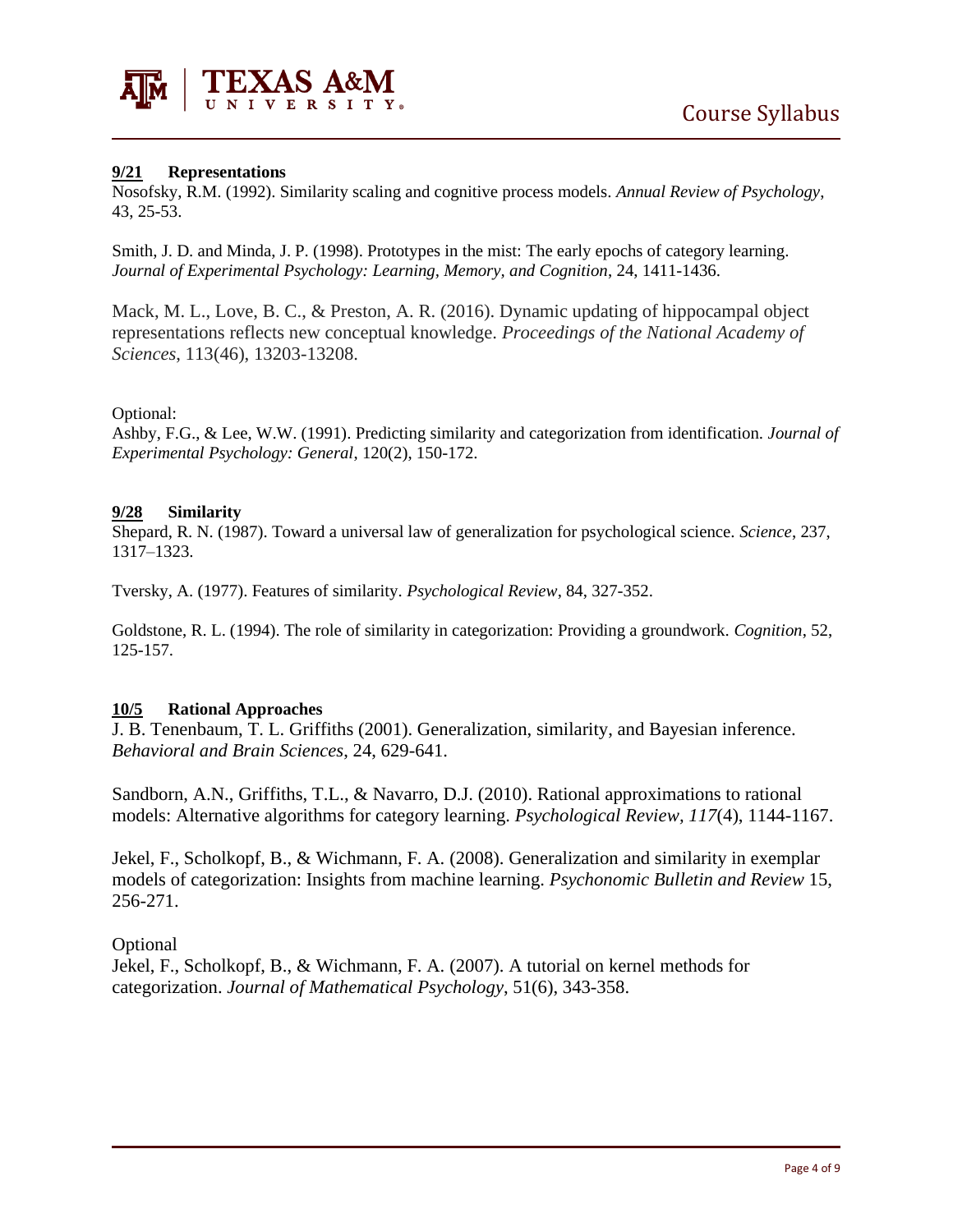

### **10/12 Flexible Representations**

Smith, E. E., Patalano, A. L., and Jonides, J. (1998). Alternative strategies of categorization. *Cognition*, 65, 167-196.

Kovacs, P., Helie, S., Tran, A.N., & Ashby, F.G. (2020). A neurocomputational theory of how rule-guided behaviors become automatic. *Psychological Review.*

Love, B.C., Medin, D.L, & Gureckis, T.M (2004). SUSTAIN: A Network Model of Category Learning. *Psychological Review*, 111, 309-332.

#### Optional:

Nosofsky, R. M., and Palmeri, T. J., and Mckinley, S. C. (1994). Rule-plus-exception model of classification learning. *Psychological Review*, 104, 266-300.

#### **10/19 Neural Models**

Ashby, F. G., & Ell, S. W. (2001). The neurobiology of category learning. *Trends in Cognitive Sciences*, 5, 204-210.

Ashby, F.G., & Rosedahl, L. (2017). A neural interpretation of exemplar theory. *Psychological Review, 124*(4), 472-482

Zeithamova, D., Mack, M.L., Braunlich, K., Davis, T., Seger, C.A., van Kesteren, M.T.R., & Wutz, A. (2019). Brain mechanisms of concept learning. *Journal of Neuroscience, 39*(42), 8259-8266.

Optional:

Ashby, F.G., Maddox, W.T. (2005) Human Category Learning. *Annual Review of Psychology*, 56, 149-78.

### **10/26 – Clinical Populations**

Knowlton, B. J., & Squire, L. R. (1993, December 10). The learning of natural categories: Parallel memory systems for item memory and category-level knowledge. *Science*, 262, 1747- 1749.

Nosofsky, R. M., and Zaki, S. R. (1998). Dissociations between categorization and recognition in amnesic and normal individuals: An exemplar-based interpretation. *Psychological Science*, 9, 247-255.

Shohamy, D., Myers, C.E., Onlaor, S., & Gluck, M.A. (2004). Role of the basal ganglia in category learning: How do patients with Parkinson's disease learn? *Behavioral Neuroscience, 118*(4), 676-686.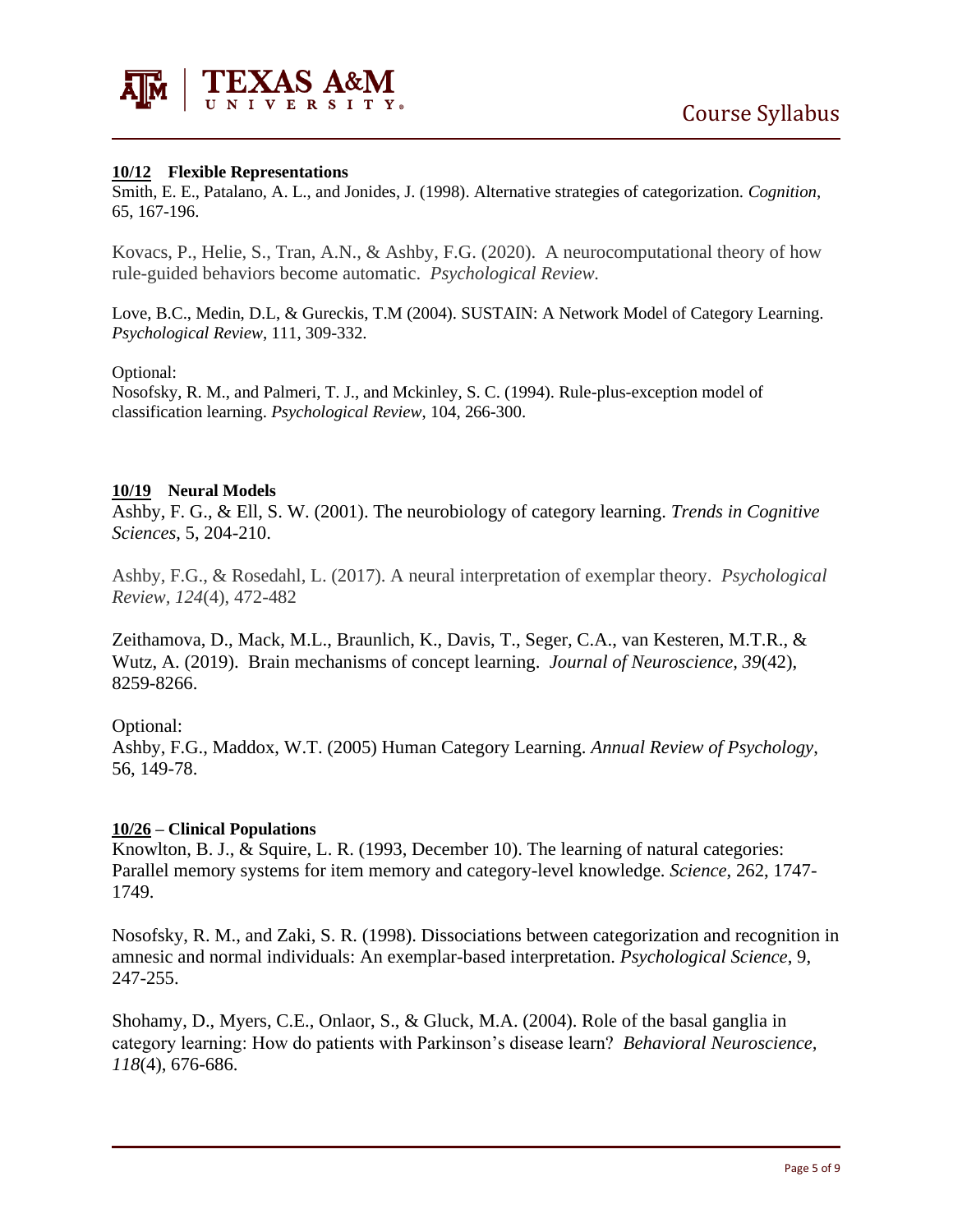

# **11/2 Interactions with Perception**

- Goldstone, R. L. (1994). Influences of categorization on perceptual discrimination. *Journal of Experimental Psychology: General*, 123, 178-200.
- Schyns, P. G., Goldstone, R. L., & Thibaut, J-P (1998). Development of features in object concepts. Behavioral and Brain Sciences, 21, 1-54. Note: Commentaries following this article are partially optional. Pick a few that look interesting.

Corral, D., Kurtz, K. J., & Jones, M. (2018). Learning relational concepts from within-versus between-category comparisons. *Journal of Experimental Psychology: General*, 147(11), 1571.

Optional:

Richardson, D., Spivey, M., Barsalou, L., McRae, K. (2003). Spatial representations activated during real-time comprehension of verbs. *Cognitive Science*, 27(5), 767-780.

### **11/9 Attention, Recency, and Uncertainty**

Jones, M., Love, B.C., & Maddox, W.T.E. (2006). Recency effects as a window to generalization: Separating decisional and perceptual sequential effects in category learning. *Journal of Experimental Psychology: Learning, Memory, and Cognition*, 32, 316-332.

Seger, C.A., Braunlich, K., Wehe, H.S., & Liu, Z. (2015). Generalization in Category Learning: The Roles of Representational and Decisional Uncertainty. *Journal of Neuroscience, 35*(23), 8802-8812.

Leong, Y.C., Radulescu, A., Daniel, R., DeWoskin, V., & Niv, Y. (2017). Dynamic interaction between reinforcement learning and attention in multidimensional environments.

### Optional:

Stewart, N. Brown, G. D. A., & Chater, N. (2002). Sequence effects in categorization of simple perceptual stimuli. *Journal of Experimental Psychology: Learning, Memory, and Cognition*, 28, 3-11.

### **11/16 Induction**

Osherson, D. N., Smith, E. E., Wilkie, O., Lopez, A., and Shafir, E. (1990). Category-based induction. Psychological Review, 97, 185-200.

Sloman, S. A. (1993). Feature-based induction. Cognitive Psychology, 25, 231-280.

Heit, E. and Rubinstein, J. (1994). Similarity and property effects in inductive reasoning. Journal of Experimental Psychology: Learning, Memory, and Cognition, 20, 411- 422.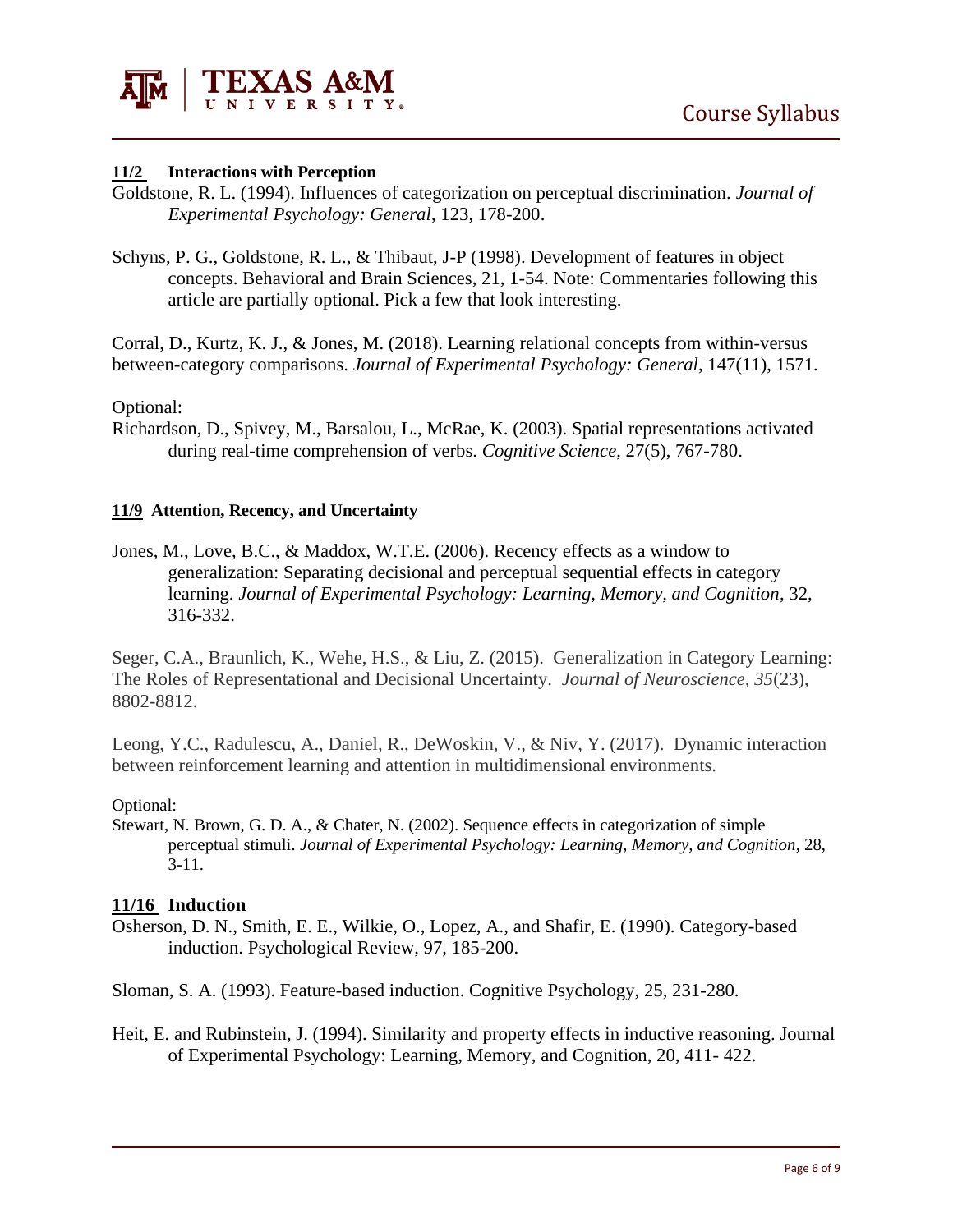

### **11/30 Roles and Relations**

Markman, A. B. and Gentner, D. (1993). Structural alignment during similarity comparisons. Cognitive Psychology, 25, 431- 467.

Goldwater, M.B., && Schalk, L. (2016). Relational categories as a bridge between cognitive and educational research. *Psychological Bulletin, 142*(7), 729-757.

Goldwater, M. B., Don, H. J., Krusche, M. J., & Livesey, E. J. (2018). Relational discovery in category learning. *Journal of Experimental Psychology: General*, 147(1), 1.

Optional:

Jones, M., & Love, B.C. (2007). Beyond common features: The role of roles in determining similarity. Cognitive Psychology, 55, 196-231.

### **12/7 No class. Final exam due by 5 PM**

# Attendance Policy

The university views class attendance and participation as an individual student responsibility. Students are expected to attend class and to complete all assignments.

Please refer to [Student Rule 7](https://student-rules.tamu.edu/rule07/) in its entirety for information about excused absences, including definitions, and related documentation and timelines.

# Academic Integrity Statement and Policy

"An Aggie does not lie, cheat or steal, or tolerate those who do."

"Texas A&M University students are responsible for authenticating all work submitted to an instructor. If asked, students must be able to produce proof that the item submitted is indeed the work of that student. Students must keep appropriate records at all times. The inability to authenticate one's work, should the instructor request it, may be sufficient grounds to initiate an academic misconduct case" [\(Section](https://aggiehonor.tamu.edu/Rules-and-Procedures/Rules/Honor-System-Rules)  [20.1.2.3, Student Rule 20\)](https://aggiehonor.tamu.edu/Rules-and-Procedures/Rules/Honor-System-Rules).

You can learn more about the Aggie Honor System Office Rules and Procedures, academic integrity, and your rights and responsibilities at [aggiehonor.tamu.edu.](https://aggiehonor.tamu.edu/)

# Americans with Disabilities Act (ADA) Policy

Texas A&M University is committed to providing equitable access to learning opportunities for all students. If you experience barriers to your education due to a disability or think you may have a disability, please contact Disability Resources in the Student Services Building or at (979) 845-1637 or visi[t disability.tamu.edu.](https://disability.tamu.edu/) Disabilities may include, but are not limited to attentional, learning, mental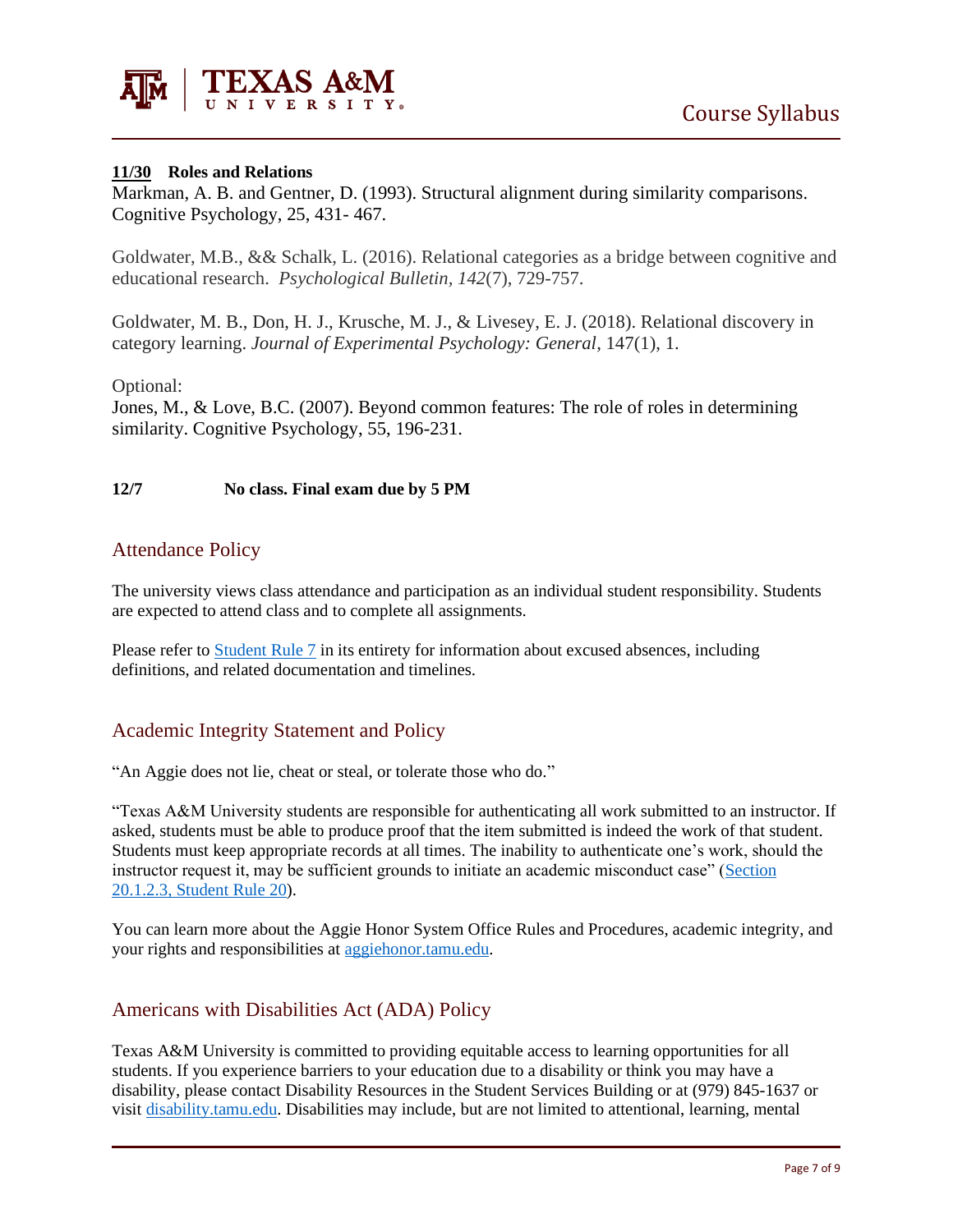

health, sensory, physical, or chronic health conditions. All students are encouraged to discuss their disability related needs with Disability Resources and their instructors as soon as possible.

# Title IX and Statement on Limits to Confidentiality

Texas A&M University is committed to fostering a learning environment that is safe and productive for all. University policies and federal and state laws prohibit gender-based discrimination and sexual harassment, including sexual assault, sexual exploitation, domestic violence, dating violence, and stalking.

With the exception of some medical and mental health providers, all university employees (including full and part-time faculty, staff, paid graduate assistants, student workers, etc.) are Mandatory Reporters and must report to the Title IX Office if the employee experiences, observes, or becomes aware of an incident that meets the following conditions (see [University Rule 08.01.01.M1\)](https://rules-saps.tamu.edu/PDFs/08.01.01.M1.pdf):

- The incident is reasonably believed to be discrimination or harassment.
- The incident is alleged to have been committed by or against a person who, at the time of the incident, was (1) a student enrolled at the University or (2) an employee of the University.

Mandatory Reporters must file a report regardless of how the information comes to their attention – including but not limited to face-to-face conversations, a written class assignment or paper, class discussion, email, text, or social media post. Although Mandatory Reporters must file a report, in most instances, you will be able to control how the report is handled, including whether or not to pursue a formal investigation. The University's goal is to make sure you are aware of the range of options available to you and to ensure access to the resources you need.

Students wishing to discuss concerns in a confidential setting are encouraged to make an appointment with [Counseling and Psychological Services](https://caps.tamu.edu/) (CAPS).

Students can learn more about filing a report, accessing supportive resources, and navigating the Title IX investigation and resolution process on the University's [Title IX webpage.](https://titleix.tamu.edu/)

# Statement on Mental Health and Wellness

Texas A&M University recognizes that mental health and wellness are critical factors that influence a student's academic success and overall wellbeing. Students are encouraged to engage in proper self-care by utilizing the resources and services available from Counseling & Psychological Services (CAPS). Students who need someone to talk to can call the TAMU Helpline (979-845-2700) from 4:00 p.m. to 8:00 a.m. weekdays and 24 hours on weekends. 24-hour emergency help is also available through the National Suicide Prevention Hotline (800-273-8255) or at [suicidepreventionlifeline.org.](https://suicidepreventionlifeline.org/)

# COVID-19 Temporary Amendment to Minimum Syllabus Requirements

## *Campus Safety Measures*